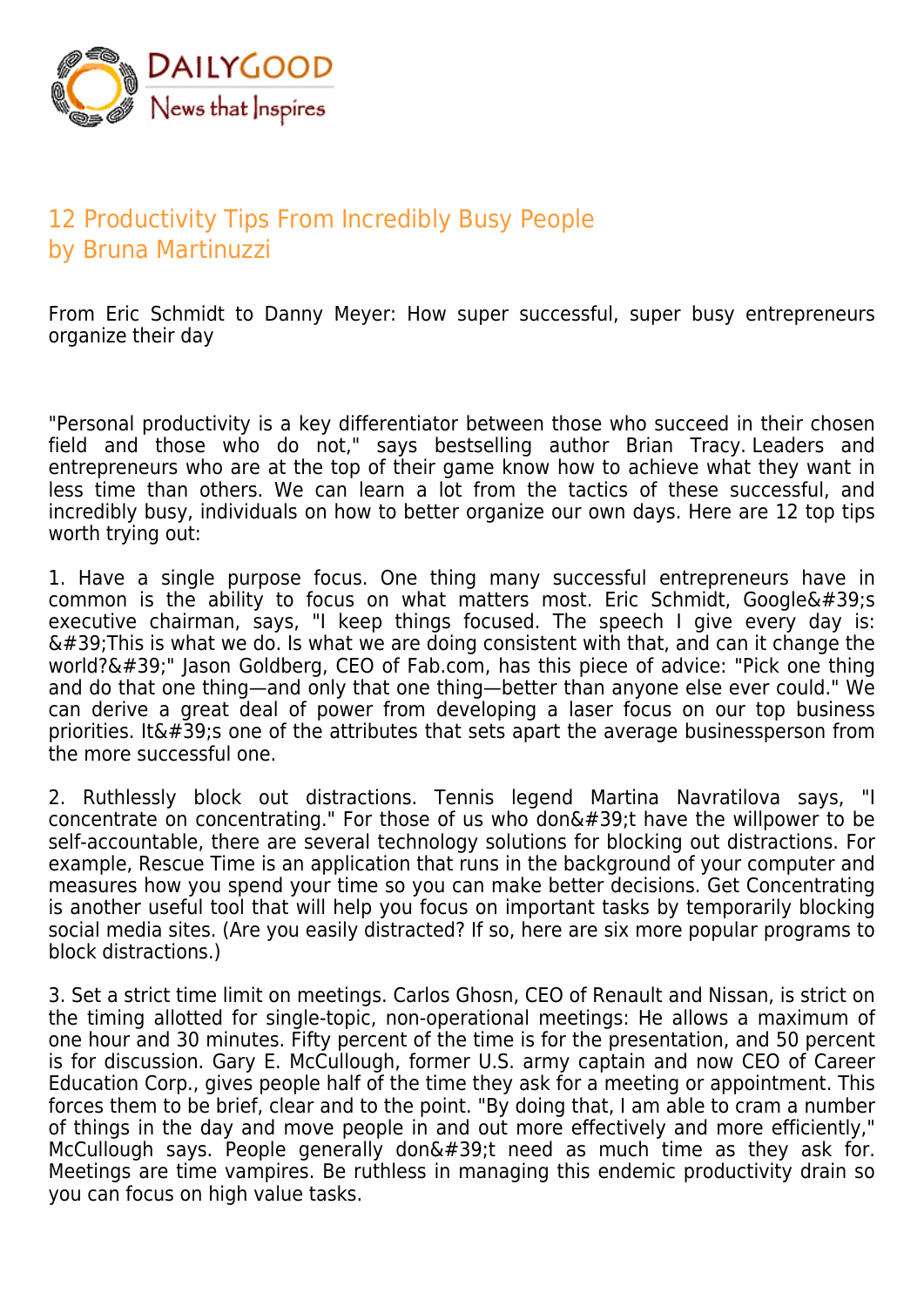4. Set up productivity rituals. Tony Schwartz, CEO of The Energy Project, provides four tips for setting up rituals to automate behaviors that will make us more productive, without depleting our energy reservoir. One of them is prioritizing one key task to accomplish per day, and starting your day focused on that task. "Force yourself to prioritize so that you know that you will finish at least that one critical task during the period of the day when you have the most energy and the fewest distractions," Schwartz says.

5. Get up earlier. Research shows that mornings can make or break your day. It  $\&\#39$ : s not uncommon for successful CEOs to start their day well before 6 a.m. In 27 Executives Who Wake Up Really Early, we see how incredibly busy people—from Jeff Immelt, CEO of GE, to Indra Nooyi, CEO of PepsiCo—use their mornings to seize the day. Use the mantra "mind over mattress" to motivate yourself to get out of bed to pursue your goals. As Laura Vanderkam says in What Successful People Do Before Breakfast: A Short Guide To Making Over Your Morning—And Life, while many are sleeping in, successful people are already up and getting a lot done. If this is not your preference, Vanderkam advises to start with small steps, such as getting up just 15 minutes earlier every day and gradually increasing the time.

6. Group your interruptions. This idea comes from restaurateur Danny Meyer. He has his assistant group all questions that come up during the day in one list so she doesn $\&\#39$ ;t have to interrupt him repeatedly during office hours. Take a cue from this and see how you can ask others on your team to group questions, requests and other non-urgent inquiries so you  $\&\#39$ ; re not distracted by interruptions that don $\&\#39$ ; t add value.

7. Outsource personal chores. Highly productive people are selective about how they expend their energy. They don $\&\#39$ ; twaste it on tasks that others can do. For example, Alexis Ohanian, founder of Reddit, uses services such as Fancy Hands, an army of virtual assistants. Others automate grocery shopping with sites such as  $A$ mazon $\&\#39$ ;s Subscribe and Save, or services that deliver groceries to your doorstep. Others even use services such as Plated, which delivers perfectly measured ingredients for chef designed meals at home. Do a cost/benefit analysis of how you spend your time and see if it  $\&\#39$ ; s worth offloading some repetitive tasks so you can focus on what will bring value to your company.

8. Set up email rules to maintain sanity. Katia Beauchamp and Hayley Barna, founders of Birchbox, insist that team members indicate when they need a response in all emails. This simple tip helps with prioritization. Designer Mike Davidson has set up an email policy that limits any email he sends to five sentences. As he explains, many email messages in his inbox take more time for him to answer than they did for the sender to write. Analyze your email habits and institute time-saving policies that work for your particular situation.

9. Capture all creative ideas. The world renowned scientist Dr. Linus Pauling once said, "The best way to have a good idea is to have a lot of ideas." Most leaders and entrepreneurs are visionaries who generally don't lack good ideas; however, capturing all these ideas is often a challenge for busy people. Evernote is a popular, free program for collecting ideas. (Here $\&\#39$ ; a list of other tools to consider.)

10. Increase your effectiveness through technology. There $\&\#39$ ; a wealth of programs to make a small-business owner more effective in increasing productivity. A few popular tools—some of which are free—include Dropbox to store files online; Any Meeting to host a webinar; Basecamp for project management; Trello for keeping track of projects and deadlines, and Hootsuite or Buffer to schedule your social media postings.